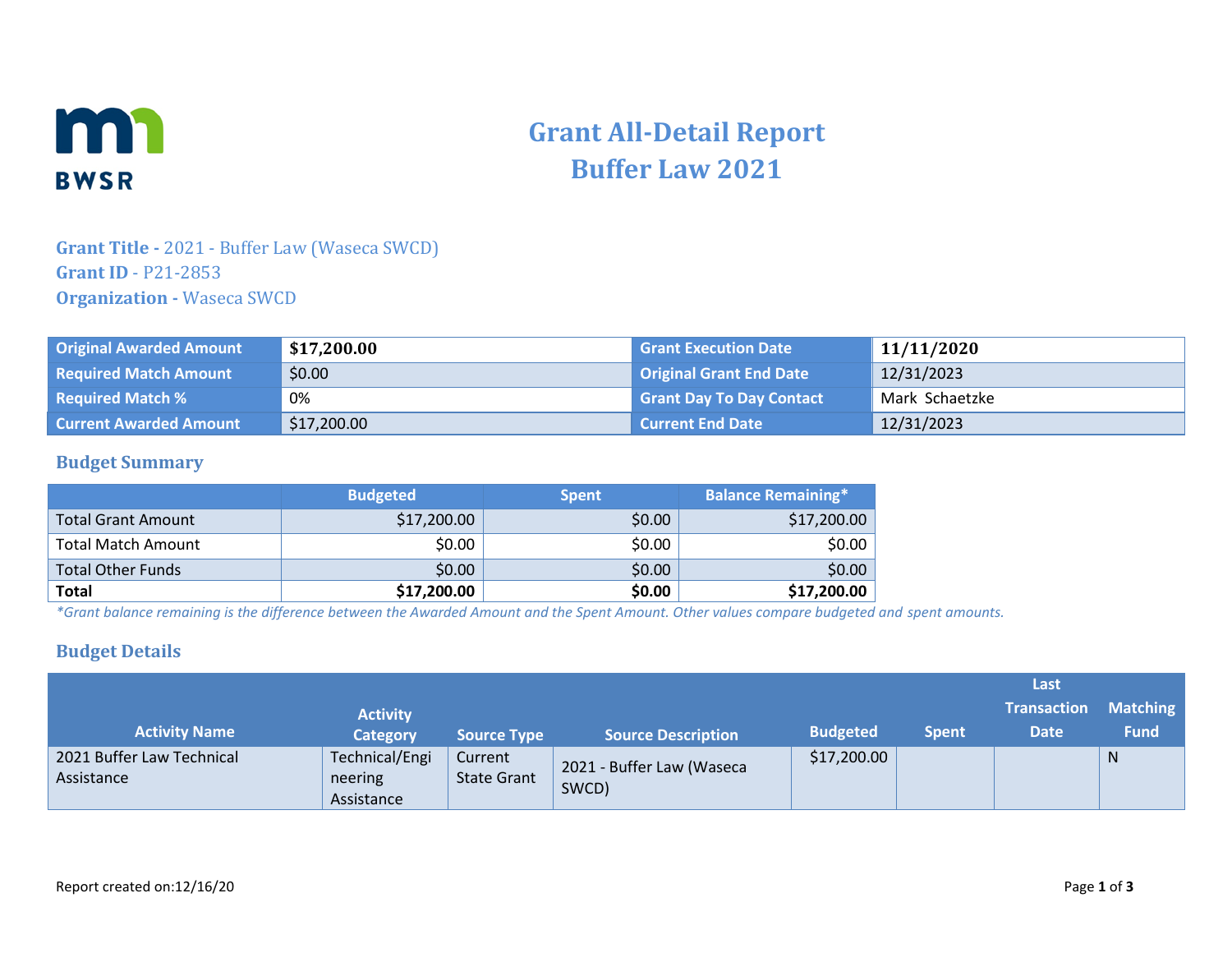## **Activity Details Summary**

| <b>Activity Details</b>             | <b>Total Action Count</b> | Total Activity Mapped | <b>Proposed Size / Unit</b> | <b>Actual Size / Unit</b> |
|-------------------------------------|---------------------------|-----------------------|-----------------------------|---------------------------|
|                                     |                           |                       |                             |                           |
| <b>Pronosed Activity Indicators</b> |                           |                       |                             |                           |

#### **Proposed Activity Indicators**

| <b>Activity Name</b> | <b>Indicator Name</b> | <b>Value &amp; Units</b> | Waterbody | <b>Calculation Tool</b> | Comments/ |
|----------------------|-----------------------|--------------------------|-----------|-------------------------|-----------|
|                      |                       |                          |           |                         |           |

## **Final Indicators Summary**

| l Indicator Name | <b>Total Value</b> | Unit |  |
|------------------|--------------------|------|--|
|                  |                    |      |  |

## **Grant Activity**

| <b>Grant Activity - 2021 Buffer Law Technical Assistance</b> |                                                                                                                                                                                                                                                                                                                                                                                                                                                                                                                                                              |  |  |  |
|--------------------------------------------------------------|--------------------------------------------------------------------------------------------------------------------------------------------------------------------------------------------------------------------------------------------------------------------------------------------------------------------------------------------------------------------------------------------------------------------------------------------------------------------------------------------------------------------------------------------------------------|--|--|--|
| <b>Description</b>                                           | Technical Assistance in all aspects of Buffer Law. Assisting landowners to be in compliance with buffer law. Activities include<br>updating the Buff Cat, talking with landowners, checking sites, education, alternative practices, validations of compliance,<br>promoting buffers and correspondence with landowners. Rates will vary with staff. Current (2020) Billable rates and<br>estimated hours are Cheri B-Admin @ \$34.57/hr - 25 hours, Mark S-Technical/Manager @ \$60.29/hr - 109 hours, and Tyler P-<br>Technician @ \$40.79/hr - 240 hours. |  |  |  |
| <b>Category</b>                                              | TECHNICAL/ENGINEERING ASSISTANCE                                                                                                                                                                                                                                                                                                                                                                                                                                                                                                                             |  |  |  |
| <b>Start Date</b>                                            | <b>End Date</b>                                                                                                                                                                                                                                                                                                                                                                                                                                                                                                                                              |  |  |  |
| <b>Has Rates and Hours?</b>                                  | Yes                                                                                                                                                                                                                                                                                                                                                                                                                                                                                                                                                          |  |  |  |
| <b>Actual Results</b>                                        |                                                                                                                                                                                                                                                                                                                                                                                                                                                                                                                                                              |  |  |  |

#### **Grant Attachments**

| <b>Document Name</b>                    | <b>Document Type</b>   | <b>Description</b>                                              |
|-----------------------------------------|------------------------|-----------------------------------------------------------------|
| 2021 SWCD Buffer Grant Agreement-Signed | Grant                  | 2021 - Buffer Law (Waseca SWCD)                                 |
| 2021 SWCD Local Capacity and Buffer Law | <b>Grant Agreement</b> | 2021 SWCD Local Capacity and Buffer Law Implementation - Waseca |
| Implementation                          |                        | SWCD                                                            |